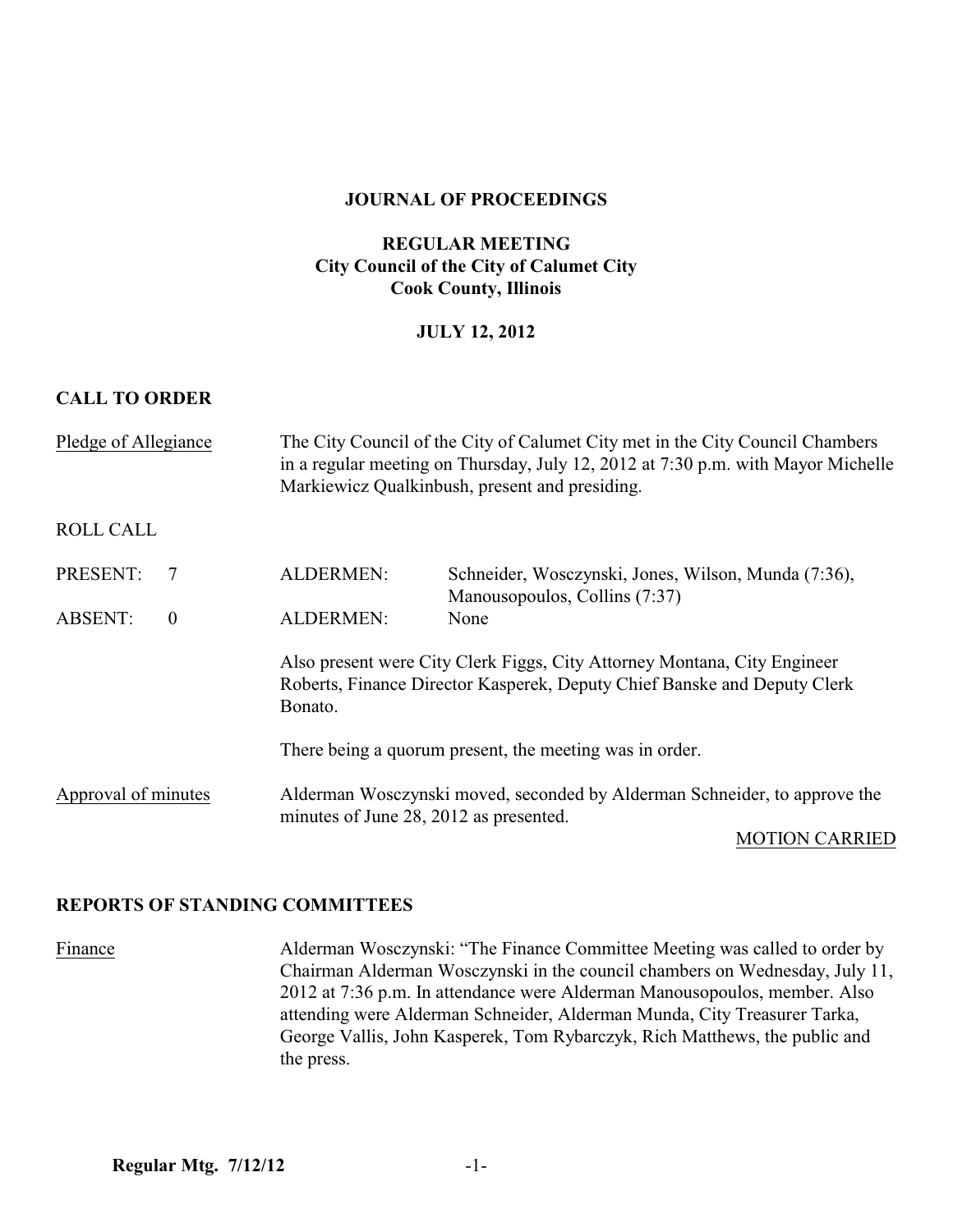| Finance (cont'd)        | Finance Director Kasperek and Rich Matthews presented to the committee the<br>following information about the annual health insurance information renewal by<br>August 1, 2012 which is Blue Cross and Blue Shield, PPO and HMO. The PPO<br>and RX increased by 11.32 percent and HMO RX increased by 14.5 percent.<br>There has been no change in the plan. |
|-------------------------|--------------------------------------------------------------------------------------------------------------------------------------------------------------------------------------------------------------------------------------------------------------------------------------------------------------------------------------------------------------|
|                         | I would like to thank the negotiators George Vallis, John Kasperek and Rich<br>Matthews who were able to decrease the Blue Cross and Blue Shield 18.84<br>percent increase request.                                                                                                                                                                          |
|                         | The City of Calumet City is opting to enter into a new dental company by the<br>name of Ameritas. Ameritas is offering a very competitive package, projected<br>claims, soft cost of a savings of \$51,294.00 annually compared to Blue Cross and<br>Blue Shield renewal.                                                                                    |
|                         | Ameritas Network is one of the largest dental networks in Illinois and has deep<br>discounts to help lower projected claims costs. The life insurance is the same one<br>because no other life markets were competitive.                                                                                                                                     |
|                         | Alderman Manousopoulos moved, seconded by Alderman Wosczynski, to<br>recommend the health, dental and life insurance renewals for approval at the July<br>12, 2012 council meeting.                                                                                                                                                                          |
|                         | Tom Rybarczyk gave the committee some information regarding several<br>companies for a new phone system. Alderman Manousopoulos moved, seconded<br>by Alderman Wosczynski, to have Tom Rybarczyk seek out the best proposal and<br>come back to the committee for further review.                                                                            |
|                         | The Finance Committee adjourned at 8:12 p.m.                                                                                                                                                                                                                                                                                                                 |
| <b>Public Safety</b>    | Alderman Manousopoulos had no report. He announced a Public Safety<br>Committee meeting on Monday, July 16, 2012 at 5:30 p.m. in the city council<br>chambers.                                                                                                                                                                                               |
|                         | I have also been informed by Fire Chief Galgan that the fire department has been<br>awarded a FEMA grant in the amount of \$469,575.00 to hire three firemen for<br>two years with no cost to the city. Benefits and everything paid by the federal<br>government.                                                                                           |
|                         | I would like to thank Deputy Chief Banske for the great job on writing the grant.                                                                                                                                                                                                                                                                            |
| <b>Public Utilities</b> | Alderman Jones had no report.                                                                                                                                                                                                                                                                                                                                |
| Ord, & Res.             | Alderman Collins was absent.                                                                                                                                                                                                                                                                                                                                 |
| H.E.W.                  | Alderman Schneider had no report.                                                                                                                                                                                                                                                                                                                            |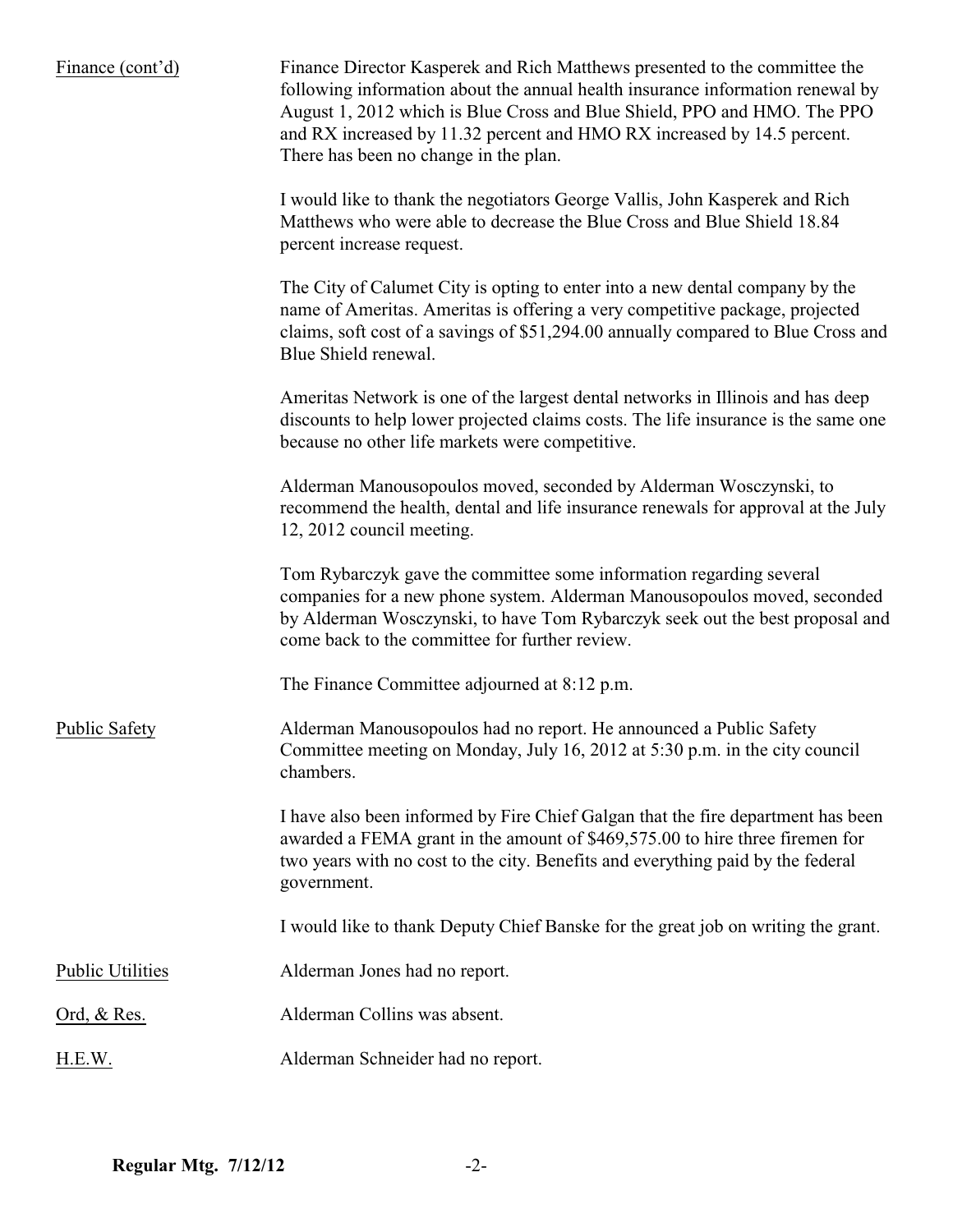| Permits & Licenses                                      | Alderman Wilson had no report.                                                                                                                                                                                                                |
|---------------------------------------------------------|-----------------------------------------------------------------------------------------------------------------------------------------------------------------------------------------------------------------------------------------------|
| Ald. Munda entered<br>meeting                           | (Alderman Munda entered the meeting at 7:36 p.m.)                                                                                                                                                                                             |
| Public Works                                            | Alderman Munda had no report.                                                                                                                                                                                                                 |
| <b>CITY COUNCIL REPORTS</b>                             |                                                                                                                                                                                                                                               |
| 1 <sup>ST</sup> Ward Best House<br>on the Block Contest | Alderman Schneider announced the 1 <sup>st</sup> Ward Best House on the Block Contest<br>is going on. My office is working with Neighborhoods Inc. to provide this contest<br>to the residents of the first ward.                             |
|                                                         | Winners are selected based on degree on improvement to the front of the home<br>and yard and other exterior elements. This includes landscaping, sidewalks,<br>driveways, etc.                                                                |
|                                                         | All contestants receive a complimentary consultation with professional staff to<br>review the project proposal.                                                                                                                               |
|                                                         | The prizes are as follows: $1^{st}$ Place, \$500, $2^{nd}$ Place, \$400, $3^{rd}$ Place - \$300 and $4^{th}$<br>Place - \$200. All participants will also be eligible to win a door prize valued at<br>\$100 at the award ceremony this fall. |
|                                                         | The deadline to enter is August 13, 2012. The project must be completed by<br>September 16, 2012. For more information contact his office (708) 891-8198.                                                                                     |
| Ald. Collins entered mtg                                | (Alderman Collins entered the meeting at 7:37 p.m.)                                                                                                                                                                                           |
| Thank Mayor & city<br>participating Freedom's Eve       | Alderman Schneider stated on behalf of the Calumet Memorial Park District and<br>Board of Commissioners thanked Mayor Michelle and Members of the City<br>Council for participating in Freedom's Eve.                                         |
|                                                         | He thanked School District #215 School Board for letting the park use the venue.                                                                                                                                                              |
|                                                         | He thanked Police Chief Gilmore and the police department for providing security<br>and also thanked Chief Galgan and the fire department for providing cooling<br>center for residents.                                                      |
|                                                         | Alderman Schneider thanked Thornton Township Supervisor Frank Zucarrelli for<br>sending out a cooling bus.                                                                                                                                    |
|                                                         | Alderman Schneider thanked Mayor Michelle for donating two tents to be used as<br>cooling stations.                                                                                                                                           |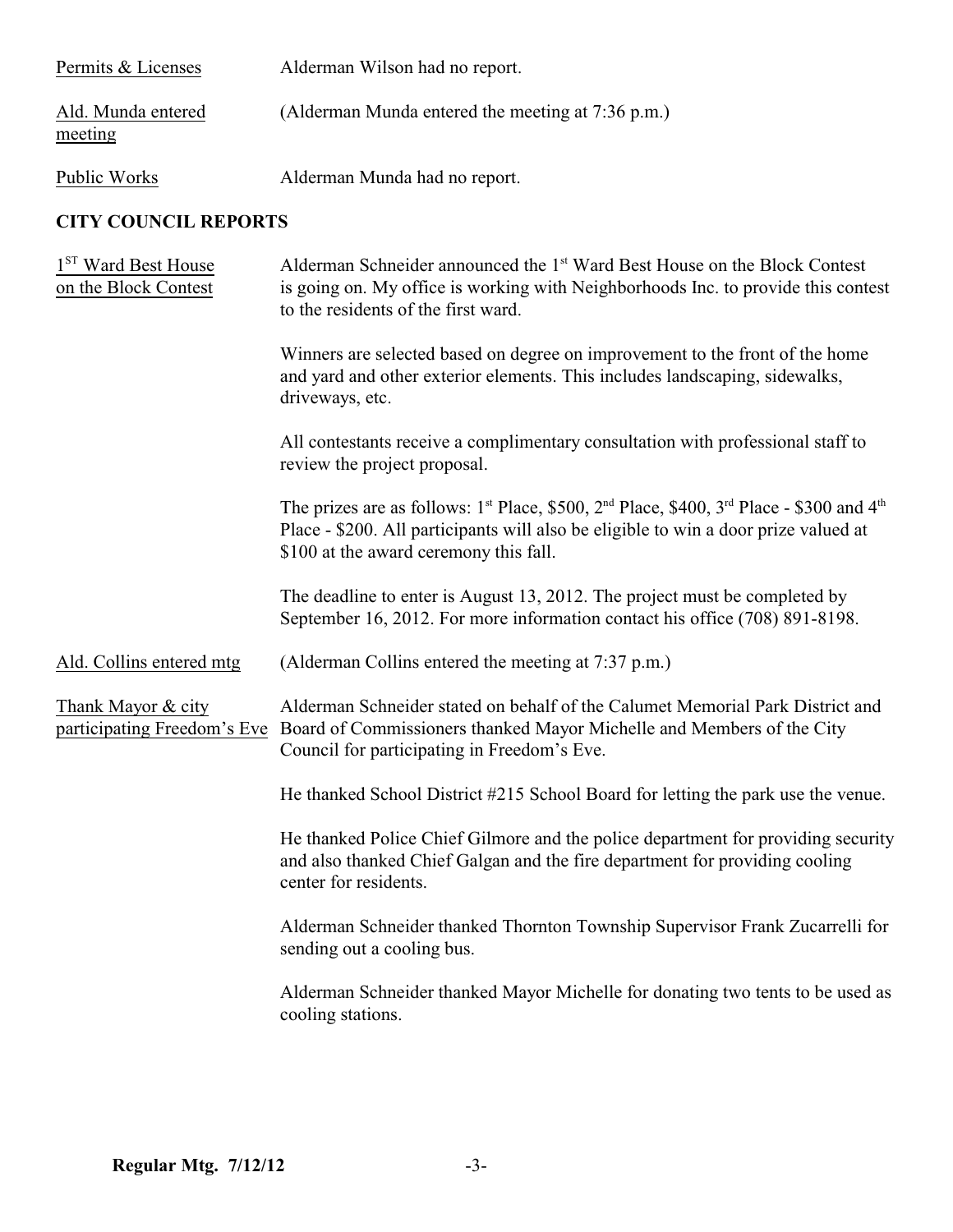| View Calumet Memorial<br>Park District website<br>watch Drew Hubbard video | Alderman Schneider gave a background on first ward resident Andrew Hubbard.<br>He was enrolled in park district programs. He then became a junior leader, a<br>recreational leader and camp counselor and graduated from T.F. North in 2006<br>where he was student council president. He earned his bachelor degree from<br>Eastern Illinois and did an internship with Atlantic Records and Cease Fire in the<br>Roseland community. |
|----------------------------------------------------------------------------|----------------------------------------------------------------------------------------------------------------------------------------------------------------------------------------------------------------------------------------------------------------------------------------------------------------------------------------------------------------------------------------------------------------------------------------|
|                                                                            | Andrew Hubbard came to Freedom's Eve to promote something he is doing. He<br>encourages residents to visit Calumet City Memorial Park District website<br>www.mycmpd.com and click on link for Andrew Hubbard and watch his video<br>and post comments.                                                                                                                                                                                |
| Check on neighbors<br>during extreme heat                                  | Alderman Wosczynski encourages residents during extreme heat conditions<br>to check in on neighbors and senior citizens. She stated that the police department<br>lobby and Calumet City Public Library is a cooling station.                                                                                                                                                                                                          |
| Neighborhood meeting<br>July 23, 2012                                      | Alderman Wosczynski announced the next summer Neighborhood Meeting will<br>be on Monday, July 23, 2012 at Wilson & Manistee at 6:30 p.m.                                                                                                                                                                                                                                                                                               |
| Finance Committee<br>meetings                                              | Alderman Wosczynski announced the Finance Committee meetings of July 17,<br>July 18 and July 19, 2012 at 6:30 p.m. to discuss the budget.                                                                                                                                                                                                                                                                                              |
| Traffic Feasibility study<br>@ Manistee & Cleveland                        | Alderman Wosczynski moved, seconded by Alderman Manousopoulos, to direct<br>the police department to conduct a traffic feasibility study for a four-way stop sign<br>on the corner of Manistee & Cleveland Avenue.                                                                                                                                                                                                                     |
|                                                                            | <b>MOTION CARRIED</b>                                                                                                                                                                                                                                                                                                                                                                                                                  |
| <b>Request for Proposals</b><br>new phone system                           | Alderman Wosczynski moved, seconded by Alderman Schneider, to have the city<br>go out for Request for Proposals regarding citywide phone system and direct the<br>City Treasurer Tarka and Systems Manager Rybarczyk to draw up the<br>specifications and have them done and sent out in two weeks. (Also have Finance<br>Director review the RFP's with Treasurer Tarka and Tom Rybarczyk)                                            |
|                                                                            | <b>MOTION CARRIED</b>                                                                                                                                                                                                                                                                                                                                                                                                                  |
| Thank residents contacting<br>ward issue                                   | Alderman Jones thanked residents for calling his office regarding ward issues. His<br>office received over 136 calls for the month of June for services.                                                                                                                                                                                                                                                                               |
| Contact police to report<br>crime                                          | Alderman Jones encourages residents to contact the police department to report<br>crime or suspicious activity.                                                                                                                                                                                                                                                                                                                        |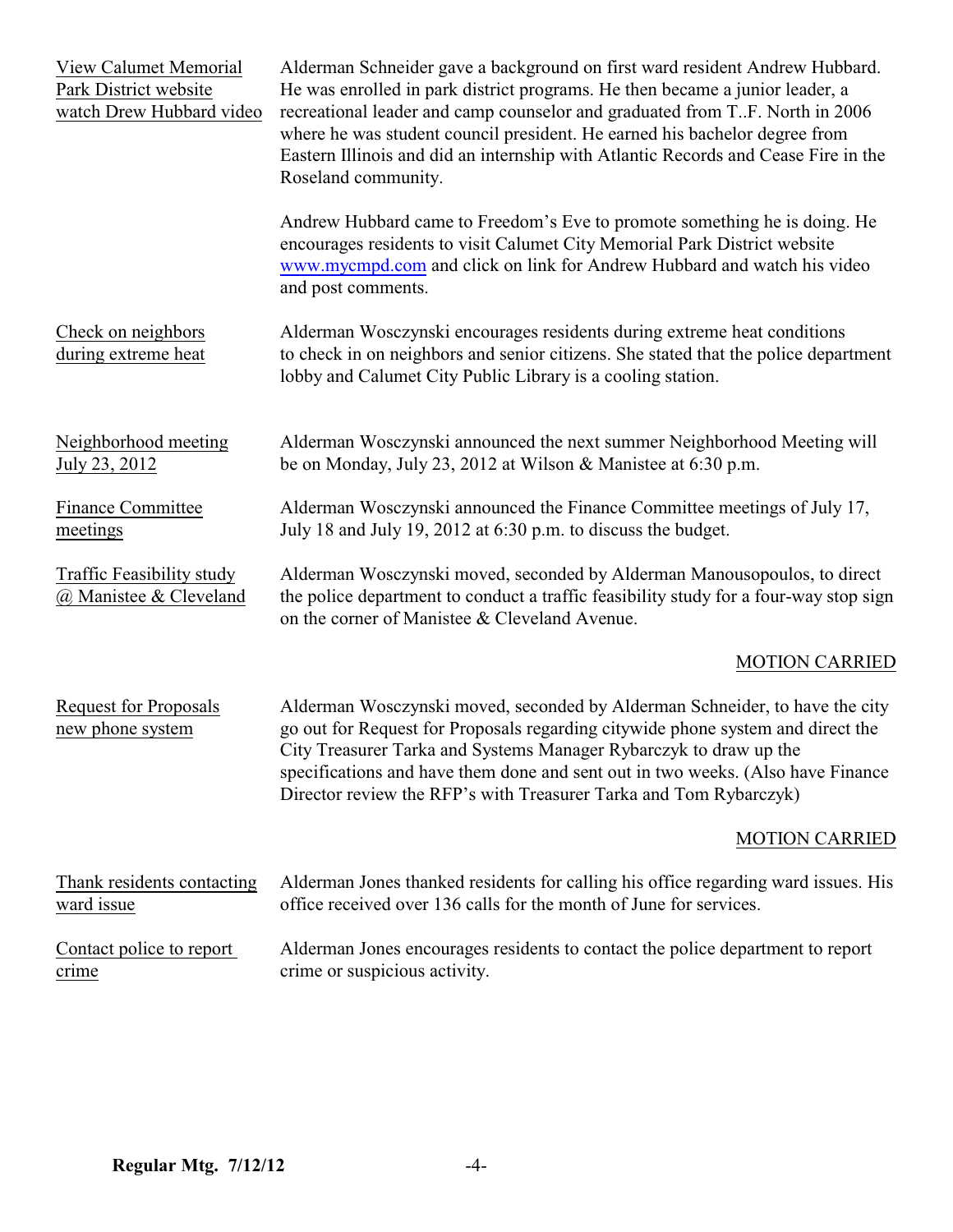| Vietnam Veterans<br>Organization - drop box<br>$@$ 1910 Sibley Blvd.            | Alderman Jones stated that Vietnam Veterans of America Organization in<br>in conjunction with Pete's Fresh Marked placed a drop box at 1910 Sibley. The<br>pickup service collects new and gently used clothing and household donations to.<br>support veterans organizations or contact them at 888-518-8387.                                                                                    |
|---------------------------------------------------------------------------------|---------------------------------------------------------------------------------------------------------------------------------------------------------------------------------------------------------------------------------------------------------------------------------------------------------------------------------------------------------------------------------------------------|
| Community Open House<br>$7/14/12$ - South Holland                               | Alderman Jones announced a Community Open House and Health Fair on<br>Saturday, July 14, 2012 from 1:00 p.m. to 5:00p .m. at 901 E. Sibley Blvd. in<br>South Holland, Illinois. There will be free health screenings, food and giveaways.                                                                                                                                                         |
|                                                                                 | Illinois Hardest Hit Program Alderman Jones announced there is a program to help residents keep their homes<br>visit www.illinoishardesthit.org Contact his office at (708) 891-8193 for more<br>information.                                                                                                                                                                                     |
| Tax Seminar - 7/31/12<br>@ South Suburban College                               | Alderman Jones announced on Tax Seminar at July 31, 2012 at South Suburban<br>College in conjunction with his office and Commissioner Larry Rogers. Contact<br>his office at $(708)$ 891-8193 or the commissioner's office at $(312)$ 603-0900.                                                                                                                                                   |
| Department of Human<br>Services                                                 | Alderman Jones announced that his office with the Department of Human<br>Services regarding the done size and services provided. He will provide a report at<br>the next meeting.                                                                                                                                                                                                                 |
| Approve block party/<br>Michigan City Rd. &<br>Luella Ave. - 7/21/12            | Alderman Wilson moved, seconded by Alderman Manousopoulos, to approve a<br>block party on Saturday, July 21, 2012 at the intersection of Michigan City Road<br>and Luella Avenue on the $\frac{1}{2}$ block south to the dead end. Also to direct the public<br>works department to provide barricades and trash receptacles be provided. (Also<br>to allow mild, amplified music until 9:00 p.m. |
|                                                                                 | <b>MOTION CARRIED</b>                                                                                                                                                                                                                                                                                                                                                                             |
| Amend handicap parking                                                          | Alderman Munda moved, seconded by Alderman Wilson, to amend the handicap<br>by adding: 1441 Wentworth parking ordinance by adding: 1441 Wentworth Avenue.                                                                                                                                                                                                                                         |
|                                                                                 | <b>MOTION CARRIED</b>                                                                                                                                                                                                                                                                                                                                                                             |
| Thank residents attending<br>$7th$ Ward Celebration &<br>Freedom's Eve - 7/3/12 | Alderman Collins thanked the residents for attending the 7 <sup>th</sup> Ward Celebration and<br>Freedom's Eve on July 3, 2012.                                                                                                                                                                                                                                                                   |
| Tax Appeal Seminar<br>$7/31/12$ @ South Suburban                                | Alderman Collins stated his office will work in conjunction with Alderman Jones<br>and Commissioner Larry Rogers and conduct a Tax Appeal Seminar on Tuesday,<br>July 31, 2012.                                                                                                                                                                                                                   |
| Resurfacing - Park Avenue                                                       | Alderman Collins stated that construction has started on Park Avenue. The Park<br>of River Oaks will be resurfaced.                                                                                                                                                                                                                                                                               |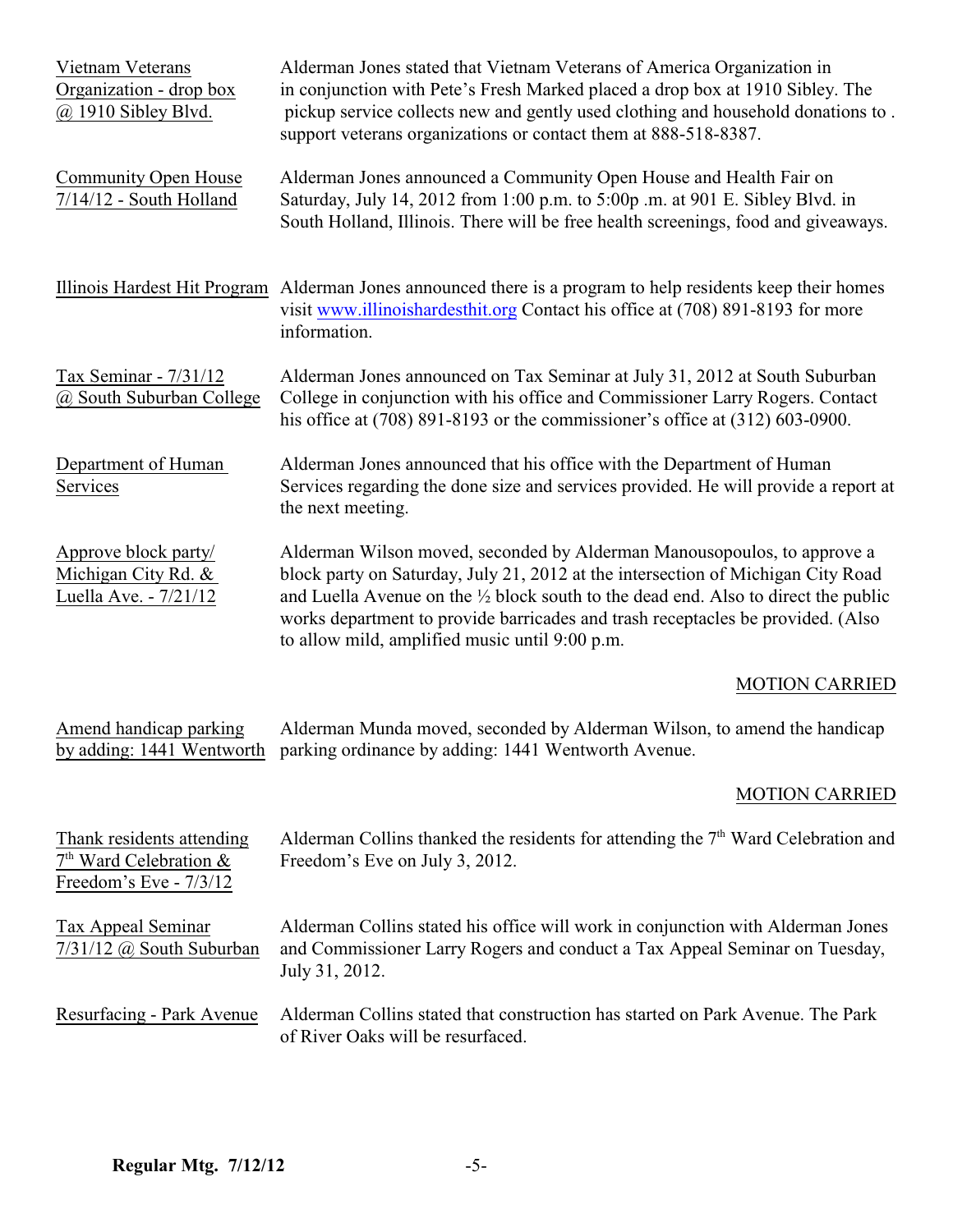| Resurfacing - Arthur Street | Alderman Collins stated that resurfacing will be starting on Arthur Street near<br>Shrimp Express.                                |
|-----------------------------|-----------------------------------------------------------------------------------------------------------------------------------|
| Contact ward office         | Alderman Collins encourages residents to contact his office regarding sidewalk<br>repair, tree trimming or any other ward issues. |

## **INFORMATIONAL ITEMS TO BE ACCEPTED AND PLACED ON FILE**

| City Clerk Figgs/<br>submitting monthly report<br>June, 2012        | Submitting Monthly Report for June, 2012.                                                                                                      |  |
|---------------------------------------------------------------------|------------------------------------------------------------------------------------------------------------------------------------------------|--|
| ComEd/submitting<br><b>Emergency Preparedness</b>                   | RE: ComEd Amended Operating Protocol for Municipal Coordination of<br>Emergency Preparedness and Response Management.                          |  |
| Robinson Engineering/<br>re: timing of traffic signals<br>Ring Road | RE: Timing of traffic signals on Ring Road.                                                                                                    |  |
| Accept & place on file                                              | Alderman Wosczynski moved, seconded by Alderman Munda, to accept the<br>communications and place on file.<br><b>MOTION CARRIED</b>             |  |
| <b>NEW BUSINESS</b>                                                 |                                                                                                                                                |  |
| Approve tag day request                                             | Approve tag day request for the Jones Foundation on Saturday, August 25, 2012<br>at various intersections. (approved by the police department) |  |
| Approve new business                                                | Alderman Wilson moved, seconded by Alderman Manousopoulos, to approve<br>new business as presented.<br><b>MOTION CARRIED</b>                   |  |

## **BUILDING PERMITS**

FENCE - PERMITS 343 Campbell - 2<sup>nd</sup> Ward 553 Saginaw - 2<sup>nd</sup> Ward (variance)

749 May - 5<sup>th</sup> Ward 1341 Hirsch -  $6<sup>th</sup>$  Ward

GARAGE PERMITS  $784$  State Line Road -  $5<sup>th</sup>$  Ward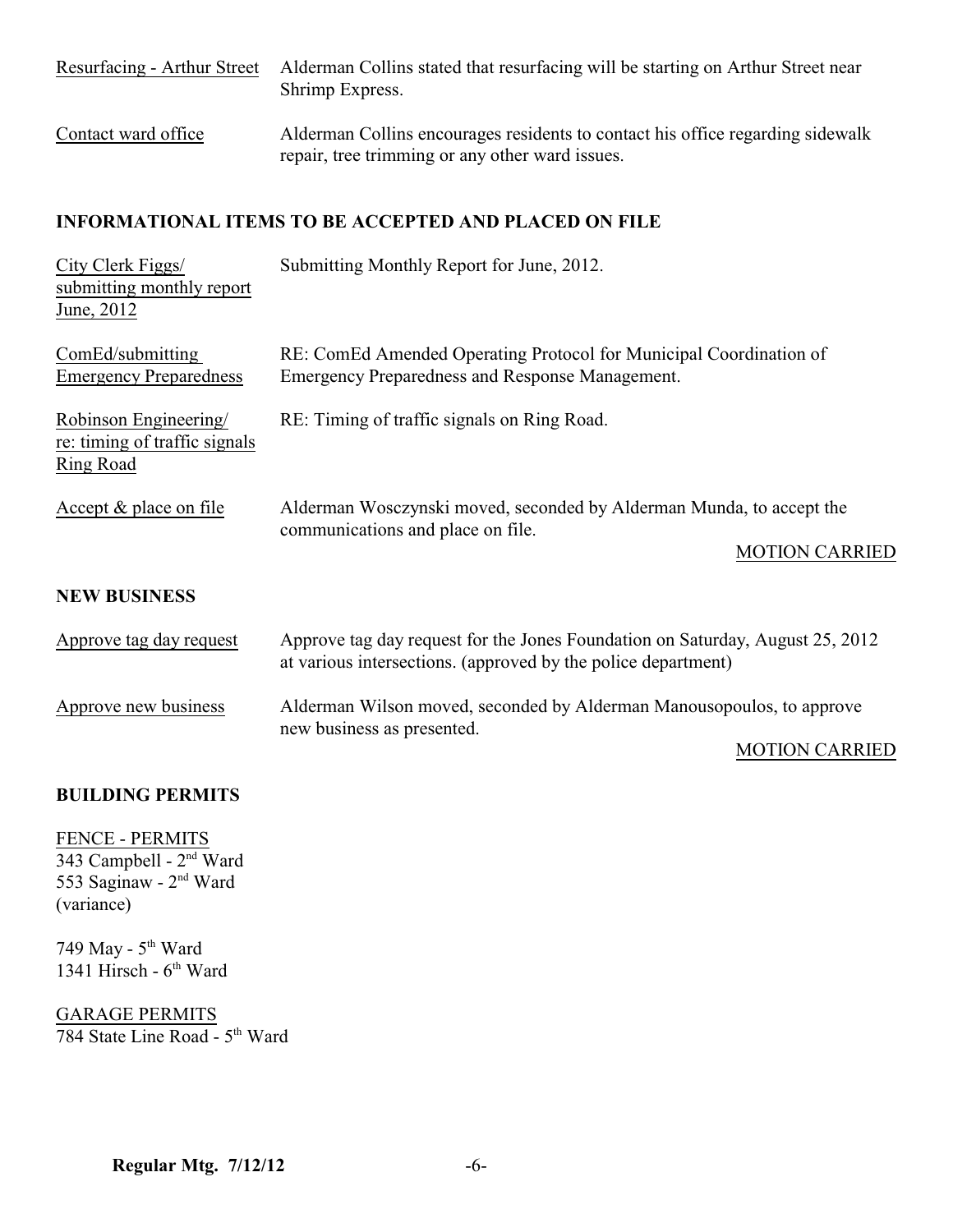Approve permits Alderman Manousopoulos moved, seconded by Alderman Schneider, to approve the building permits as presented.

## MOTION CARRIED

## **RESOLUTIONS AND ORDINANCES**

| Res. #1: adopt annual<br>1,000 hour standard IMRF<br>participation (Res. $\#12-32$ )          |                  | Resolution of the City of Calumet City, Cook County, Illinois, to adopt the annual<br>1,000 hour standard for IMRF participation. (see attached page 7A)                   |                                                                        |  |
|-----------------------------------------------------------------------------------------------|------------------|----------------------------------------------------------------------------------------------------------------------------------------------------------------------------|------------------------------------------------------------------------|--|
| Res.#2: approving bond<br>record-keeping $&$<br>compliance policy<br>$(Res. #12-33)$          |                  | Resolution of the City of Calumet City, Cook County, Illinois, Approving a Bond<br>Record-Keeping and Compliance Policy. (see attached page 7B)                            |                                                                        |  |
| Ord. $#3$ : making<br>appropriation for all<br><b>Corporate Purposes</b><br>5/1/12 TO 4/30/13 |                  | Ordinance making appropriation for all Corporate Purposes of the City of Calumet<br>for the fiscal year commencing May 1, 2012 and ending April 30, 2013.<br>(POSTED ONLY) |                                                                        |  |
| Pass Resolutions                                                                              |                  | Alderman Jones moved, seconded by Alderman Wosczynski, to pass Resolutions<br>#1 $\&$ #2 as presented.                                                                     |                                                                        |  |
| <b>ROLL CALL</b>                                                                              |                  |                                                                                                                                                                            |                                                                        |  |
| YEAS:                                                                                         | 7                | <b>ALDERMEN:</b>                                                                                                                                                           | Wosczynski, Jones, Wilson, Munda, Manousopoulos,<br>Collins, Schneider |  |
| NAYS:                                                                                         | $\boldsymbol{0}$ | <b>ALDERMEN:</b>                                                                                                                                                           | None                                                                   |  |
| <b>ABSENT:</b>                                                                                | $\theta$         | <b>ALDERMEN:</b>                                                                                                                                                           | None                                                                   |  |

# MOTION CARRIED

## **FINANCIAL MATTERS**

#1: Award bid/Wentworth Accept the recommendation from Robinson Engineering and award the bid to the Ave. Reconstruction/ low bidder for Wentworth Avenue Street Reconstruction to D Construction D Construction Company in the amount of \$140,683.80 and direct the City Treasurer to remit payment and (\$140,683.80) charge to the T.I.F. I account. #2: Remit payment/Holland Authorize the removal and replacement of the existing pavement dips and Asphalt/2275 Harding Ave. depressions and installation of one speed bump just in front of 2275 Harding \$4,700.00 Avenue with pavement markings and signs as appropriate and direct the City Treasurer to remit payment to Holland Asphalt Services for a cost not to exceed \$4,700.00 and charge to the MFT account. Authorize Robinson Engineering to verify the final inspection and payment processing for a cost not to exceed \$300.00 and direct the City Treasurer to remit payment and charge to account #010-99-2-600.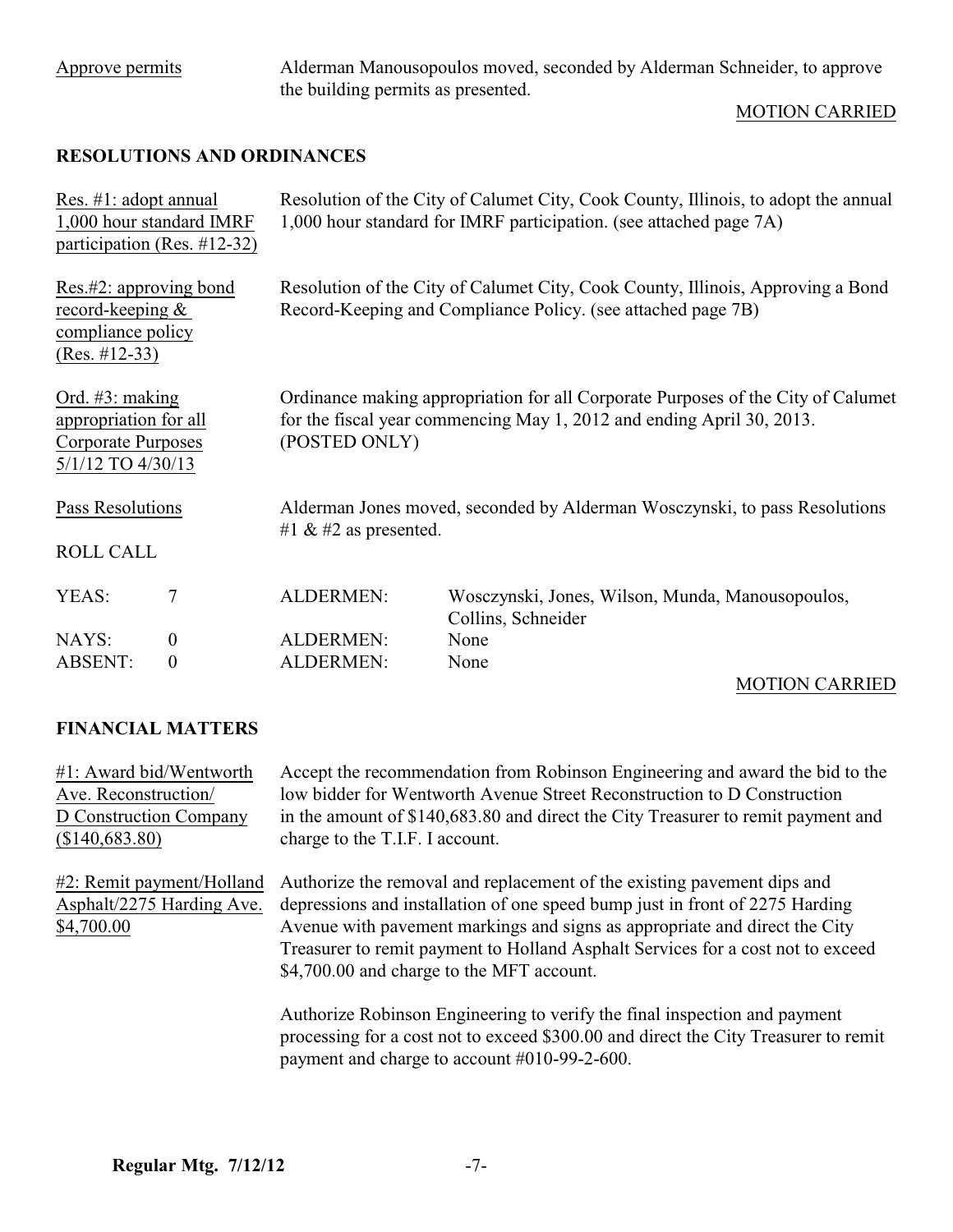| #3: Remit payment/Otis<br>Elevator Co./\$15,922.89                                | Approve service contract agreement with Otis Elevator Co. for the police<br>department and direct the City Treasurer to remit payment in the amount of<br>\$15,922.89 and charge to account #010-60-2-345.                                                                                                                                                              |
|-----------------------------------------------------------------------------------|-------------------------------------------------------------------------------------------------------------------------------------------------------------------------------------------------------------------------------------------------------------------------------------------------------------------------------------------------------------------------|
| #4: Remit payment/Illinois<br>EPA/\$21,000.00                                     | Approve annual NPDES Permit Fee from 7/1/12 to 6/30/13 and direct the City<br>Treasurer to remit payment in the amount not to exceed \$21,000.00; to be charged<br>to account #030-36-3-452.                                                                                                                                                                            |
| #5: Remit payment/J &J<br>Newell/\$13,855.00                                      | Approve pavement repair (due to water main break) at northwest corner of $163rd$<br>& Burnham Avenue and direct the City Treasurer to remit payment to $J & J$<br>Newell Concrete in the amount not to exceed \$13,855.00 and charge to account<br>#030-36-2-349.                                                                                                       |
| #6: Approve Settlement<br><b>Authority Request/Powell</b><br>v. Calumet City case | Approve Settlement Authority Request for Maurice Powell v. Calumet City Case<br>10 WC 47930 and direct the City Treasurer to remit payment in the amount as<br>stated in the communication and charge to account #010-50-2-270.                                                                                                                                         |
| Sector, Inc.                                                                      | #7: Approve Sungard Public Approve agreement with Sungard Public Sector, Inc. for the upgrade and training<br>for citywide computer system software; in the amount of \$179,759.00 and direct<br>the City Treasurer to remit payment and charge to account #010-99-5-120.                                                                                               |
| #8: Approve payroll                                                               | Approve payroll (\$775,875.33)                                                                                                                                                                                                                                                                                                                                          |
| #9: Approve bill listing                                                          | Approve bill listing (\$455,901.89)                                                                                                                                                                                                                                                                                                                                     |
| #10: Approve legal bill                                                           | Approve legal bill listing (\$59,809.02)                                                                                                                                                                                                                                                                                                                                |
| #11: Approve Blue Cross<br>Premium Renewal                                        | Approve the Blue Cross and Blue Shield Health Insurance Premium Renewal<br>Blue Shield Health Insurance for August 1,2 012 to July 31, 2013 for the PPO policy, HMO policy and HMO<br>Blue Advantage and direct the City Treasurer to remit payment from account's<br>#010-99-1-130 and #030-36-1-130.                                                                  |
| #12: Remit payment/MHR<br>Landlord, LLC (Sonic)<br>\$13,906.11                    | Authorize the City Treasurer to remit payment to MHR Landlord, LLC (Sonic)<br>in the amount of \$13,906.11, representing 50% for the sales tax received by the<br>City in Municipal and Home Rule Sales Tax for the calendar year 2011 pursuant<br>to the economic incentive; to be charged to the Corporate Fund Contractual<br>Obligation line item $#010-99-2-696$ . |
| Withdraw item #7<br>from agenda                                                   | Mayor Michelle Markiewicz Qualkinbush withdrew financial item #7 from the<br>agenda.                                                                                                                                                                                                                                                                                    |
|                                                                                   | There was discussion regarding what account to take item $#2$ from. City Engineer<br>Roberts stated there was monies in MFT account. Mayor Michelle Markiewicz<br>Qualkinbush asked for motion to amend $#2$ to pay from MFT account.                                                                                                                                   |
| Amend item #2                                                                     | Alderman Jones moved, seconded by Alderman Wosczynski, to amend financial<br>#2 and remit payment from MFT account.                                                                                                                                                                                                                                                     |
|                                                                                   | <b>MOTION CARRIED</b>                                                                                                                                                                                                                                                                                                                                                   |

#### MOTION CARRIED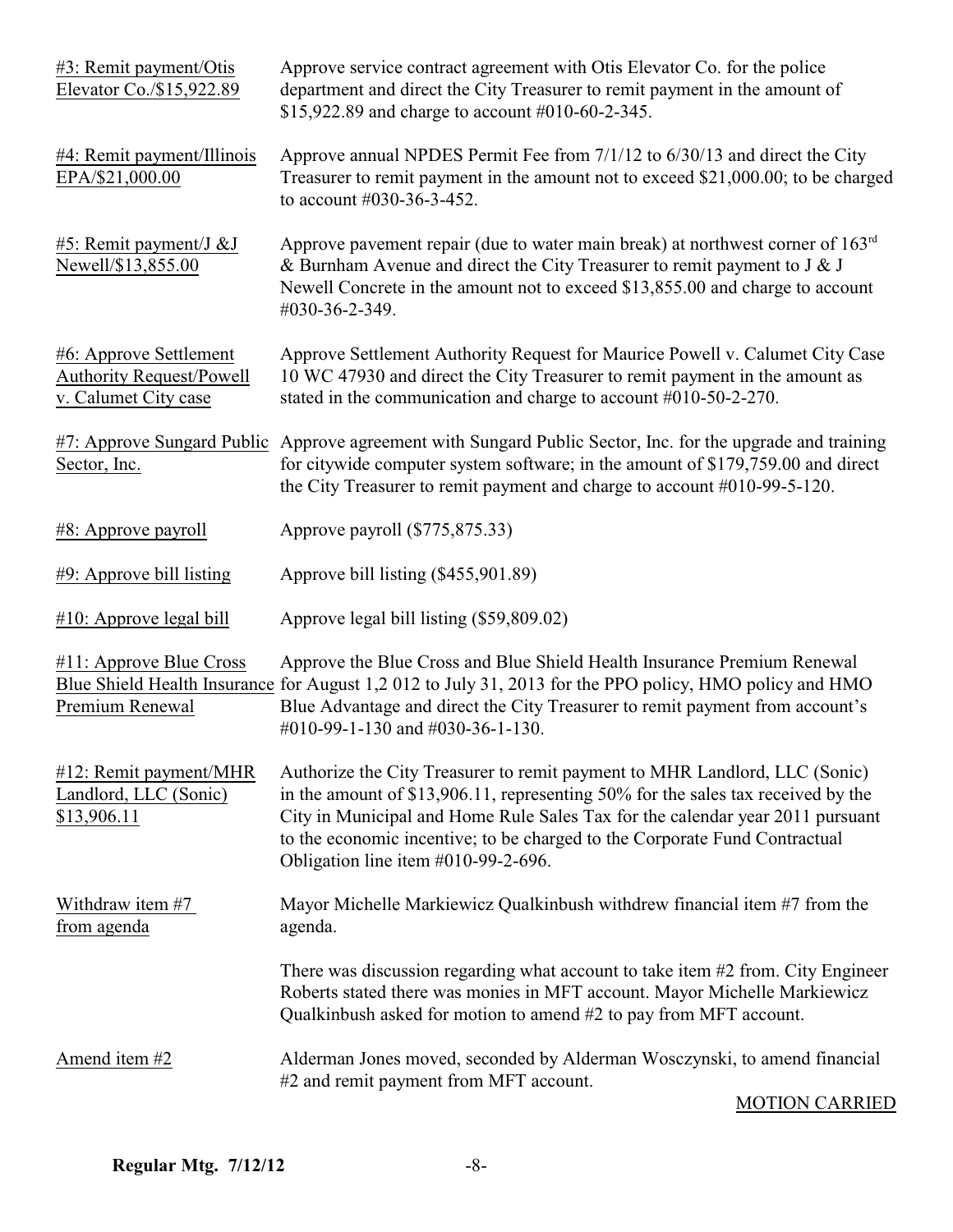| Discussion regarding<br>speed bump in front of<br>2275 Harding Avenue |                           | 2275 Harding Avenue. | There was discussion regarding installation of one speed bump in front of                                                   |
|-----------------------------------------------------------------------|---------------------------|----------------------|-----------------------------------------------------------------------------------------------------------------------------|
| authorize City Treasurer<br>to remit payment                          | Approve financial matters |                      | Alderman Wilson moved, seconded by Alderman Jones, to approve financial<br>matters #1 thru #6 and #8 thru #12 as presented. |
| <b>ROLL CALL</b>                                                      |                           |                      |                                                                                                                             |
| YEAS:                                                                 | 7                         | <b>ALDERMEN:</b>     | Jones, Wilson, Munda, Manousopoulos, Collins, Schneider,<br>Wosczynski                                                      |
| NAYS:                                                                 | $\boldsymbol{0}$          | <b>ALDERMEN:</b>     | None                                                                                                                        |
| <b>ABSENT:</b>                                                        | $\theta$                  | <b>ALDERMEN:</b>     | None                                                                                                                        |

# MOTION CARRIED

## **UNFINISHED BUSINESS**

| Happy Birthday                               | Alderman Collins wished his wife a Happy Birthday.                                                                                                                                                                                                                                                                    |  |
|----------------------------------------------|-----------------------------------------------------------------------------------------------------------------------------------------------------------------------------------------------------------------------------------------------------------------------------------------------------------------------|--|
| Support Ald. Jones motion                    | Alderman Munda stated he supported Alderman Jones motion to have a speed<br>bump placed at 2275 Harding Avenue.                                                                                                                                                                                                       |  |
| Support Ald. Jones motion                    | Mayor Michelle Markiewicz Qualkinbush stated for the record that she supports<br>Alderman Jones's efforts to ensure the safety of this residents regarding speed<br>bump being placed at 2275 Harding Avenue.                                                                                                         |  |
|                                              | Thank colleagues for support Alderman Jones thanked all his colleagues for their support for the speed bump on<br>Harding Avenue.                                                                                                                                                                                     |  |
| Math & Science Fair<br>July 30 thru August 3 | Alderman Jones announced his office will be sponsoring a Math & Science Fair<br>for students entering grades 5-7 starting July 30 through August 3, 2002 from<br>8:00 a.m. to 3:00 p.m. at Faith Family Future Center. Contact his office for further<br>information.                                                 |  |
| McClain County Farm<br>8/3/12                | Alderman Jones announced that he will be going down to McClain County Farm<br>on August 2, 2012. The last day to register is July 17, 2012. He encourages to<br>attend with their children. Everything is free sponsored by McClain County Farm<br>Bureau and Jones Foundation. Contact his office at (708) 891-8193. |  |
| Visit park website                           | Alderman Schneider encourages residents to visit Calumet Memorial Park<br>District website and click on link for Andrew Hubbard and watch his video and<br>post comments.                                                                                                                                             |  |